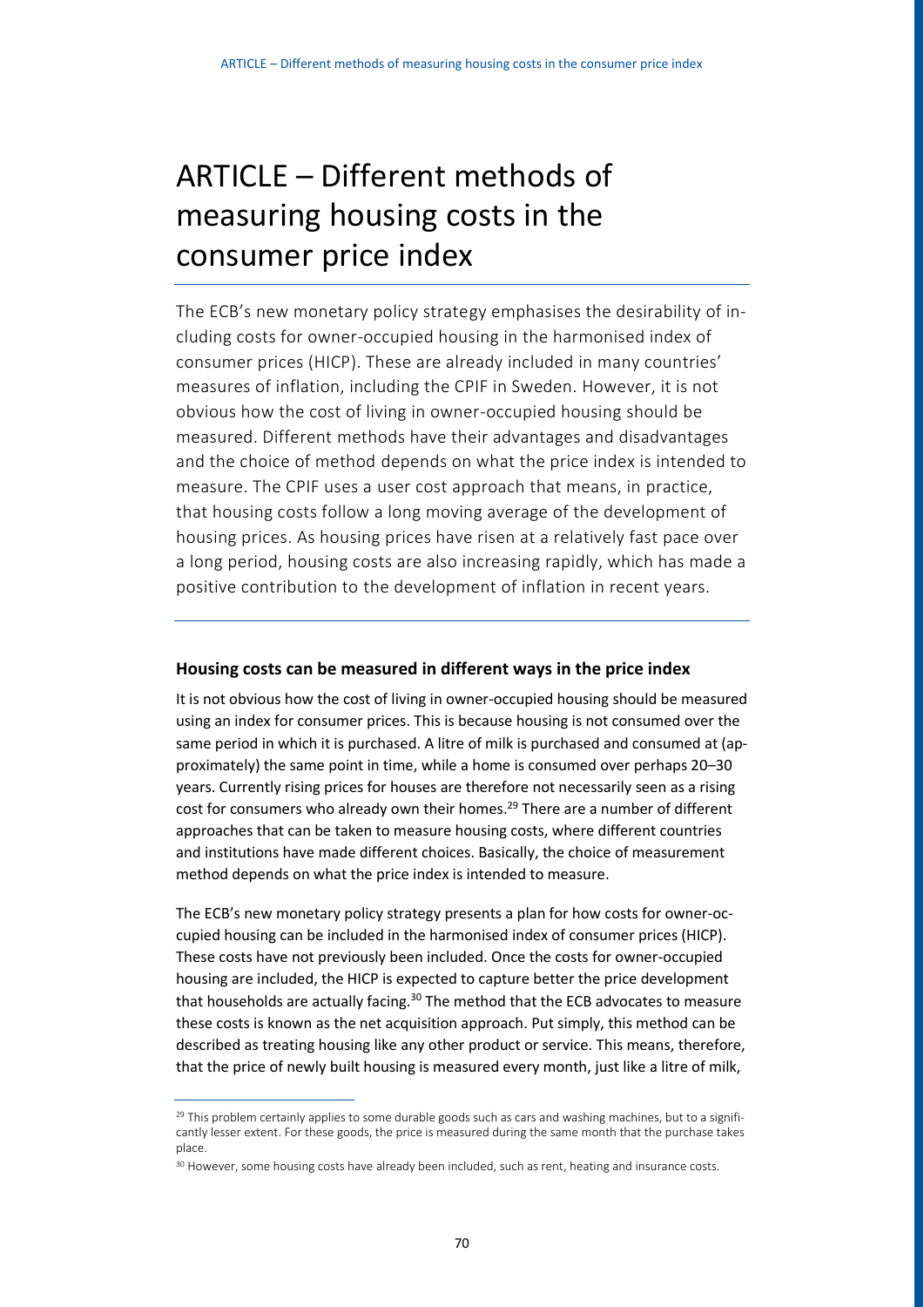for example. The price of sales of existing housing between private individuals is therefore not included. To a certain extent, however, purchasing housing is considered to be an investment, and capturing this in the HICP is not wanted. The value of land, for example, should thus be excluded from house prices measured using the net acquisition approach.<sup>31</sup>

The consumer price index (CPI) in Sweden and many other countries aims to measure the development of the costs of living of the average household.<sup>32</sup> In a cost of living index, a housing purchase is considered an investment, which gives the household a flow of housing services. Housing costs for owner-occupied housing are therefore assumed to depend on the consumption of the services generated by the housing and not on the actual purchase of the housing. This is therefore compatible with the aim of the index to measure the price of the flow of services generated by living in owneroccupied housing. The HICP measure aims, instead, to be what is known as an inflation index and therefore differs, in some respects, from price indices aimed at measuring living costs.<sup>33</sup>

It is primarily the view of the capital cost of living in owner-occupied housing that differs between the different methods.<sup>34</sup> On the whole, there are three different approaches that are used to measure these costs.

**User cost approach** – the households' costs for living in owner-occupied housing are measured directly. These costs include capital costs and costs for wear and tear. This method is compatible with the theory for the cost-of-living index and is therefore appropriate to use if this is what the index is intended to measure. One difficulty with the method is that the price of housing services is not directly observable but needs to be estimated and this is thus affected by the various assumptions made, for example regarding the degree of wear and tear or length of ownership.

**Rental equivalence approach** – the households' costs for living in owner-occupied homes are measured indirectly by following the development of rents for comparable objects. This method is also theoretically consistent with the user cost approach in a free market with perfect competition and thus answers the hypothetical question "how much rent would I demand if I were to let my home instead of living in it?". One problem with the method arises if there is no functioning rental market for singlefamily homes, as in Sweden for example, thus making the method difficult to apply. And, even if there had been a market, the object being rented is still not necessarily comparable with the object being owned.<sup>35</sup>

<sup>&</sup>lt;sup>31</sup> The work of including housing costs will, however, be conducted in stages and, according to the ECB's timetable, costs for owner-occupied housing will be fully included in the HICP by 2027 at earliest. For more information, see the article, "An overview of the ECB monetary policy strategy" in Economic Bulletin no. 5 2021, ECB.

<sup>&</sup>lt;sup>32</sup> In brief, the cost-of-living index theory can be summarised as an index that specifies the relationship between the monetary amounts required to maintain, in two price situations, the same consumption standard, or the same level of benefit. See, for example the discussion in section 2.2 in "Översyn av konsumentprisindex" [Review of the consumer price index], SOU 1999:124.

<sup>&</sup>lt;sup>33</sup> 130 "Harmonized Indexes of Consumer Prices: Their Conceptual Foundations, ECB Working Paper No. 130, 2002.

<sup>&</sup>lt;sup>34</sup> That is to say, the one included in the COICOP group 04.X. in the Swedish nomenclature used in the CPI. <sup>35</sup> In Sweden. until 2017, a rental equivalence approach was used to measure the cost of living in a tenantowned apartment. As of 2017, a cost calculation has been used instead.